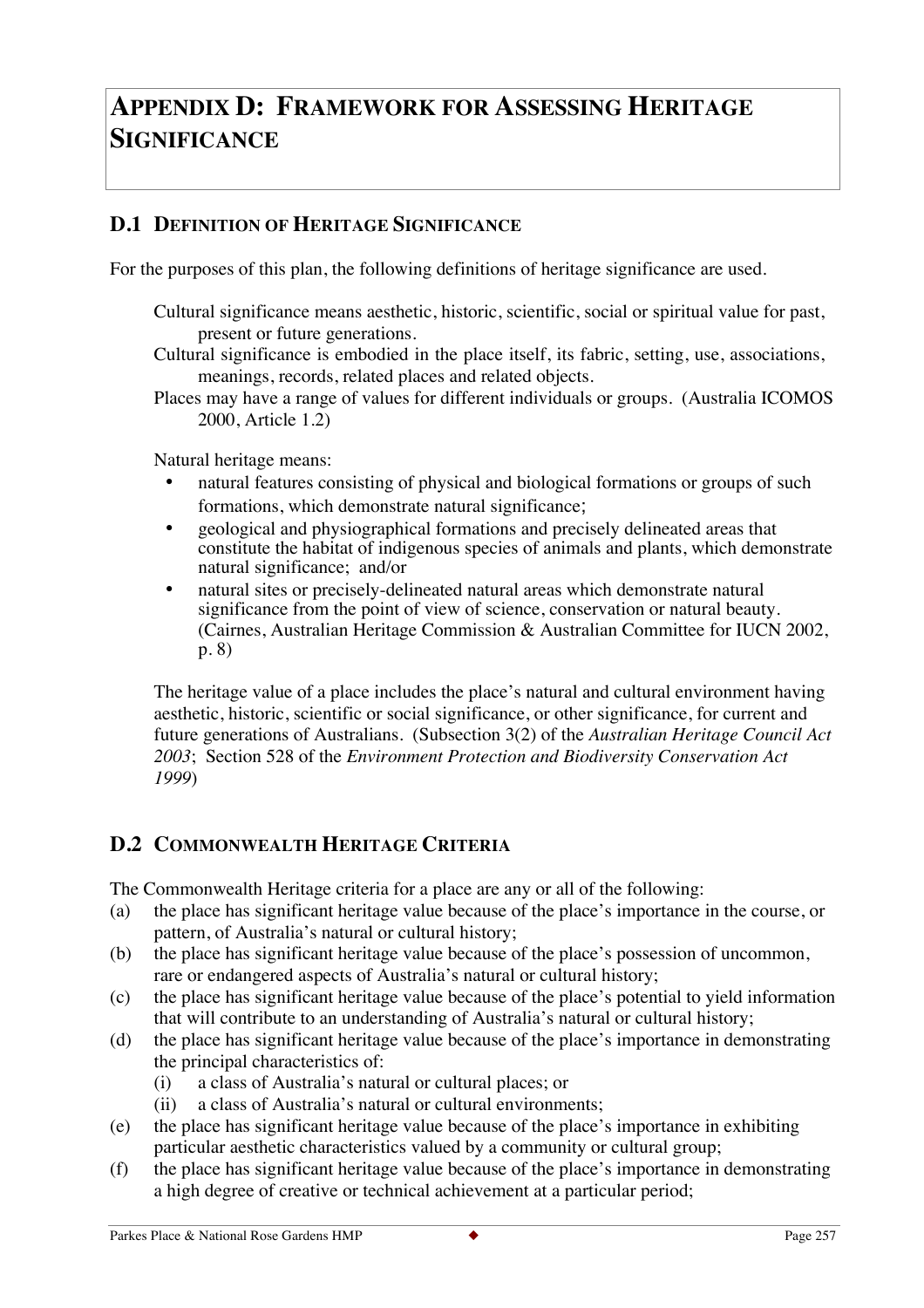- (g) the place has significant heritage value because of the place's strong or special association with a particular community or cultural group for social, cultural or spiritual reasons;
- (h) the place has significant heritage value because of the place's special association with the life or works of a person, or group of persons, of importance in Australia's natural or cultural history;
- (i) the place has significant heritage value because of the place's importance as part of indigenous tradition.

The cultural aspect of a criterion means the indigenous cultural aspect, the non-indigenous cultural aspect, or both. (*Environment Protection and Biodiversity Conservation Amendment Regulations 2003 (No. 1)*, Section 10.03A)

# **D.3 NATIONAL HERITAGE CRITERIA**

The National Heritage criteria for a place are any or all of the following:

- (a) the place has outstanding heritage value to the nation because of the place's importance in the course, or pattern, of Australia's natural or cultural history;
- (b) the place has outstanding heritage value to the nation because of the place's possession of uncommon, rare or endangered aspects of Australia's natural or cultural history;
- (c) the place has outstanding heritage value to the nation because of the place's potential to yield information that will contribute to an understanding of Australia's natural or cultural history;
- (d) the place has outstanding heritage value to the nation because of the place's importance in demonstrating the principal characteristics of:
	- (i) a class of Australia's natural or cultural places; or
	- (ii) a class of Australia's natural or cultural environments;
- (e) the place has outstanding heritage value to the nation because of the place's importance in exhibiting particular aesthetic characteristics valued by a community or cultural group;
- (f) the place has outstanding heritage value to the nation because of the place's importance in demonstrating a high degree of creative or technical achievement at a particular period;
- (g) the place has outstanding heritage value to the nation because of the place's strong or special association with a particular community or cultural group for social, cultural or spiritual reasons;
- (h) the place has outstanding heritage value to the nation because of the place's special association with the life or works of a person, or group of persons, of importance in Australia's natural or cultural history;
- (i) the place has outstanding heritage value to the nation because of the place's importance as part of indigenous tradition.

The cultural aspect of a criterion means the indigenous cultural aspect, the non-indigenous cultural aspect, or both. (*Environment Protection and Biodiversity Conservation Amendment Regulations 2003 (No. 1)*, Section 10.01A)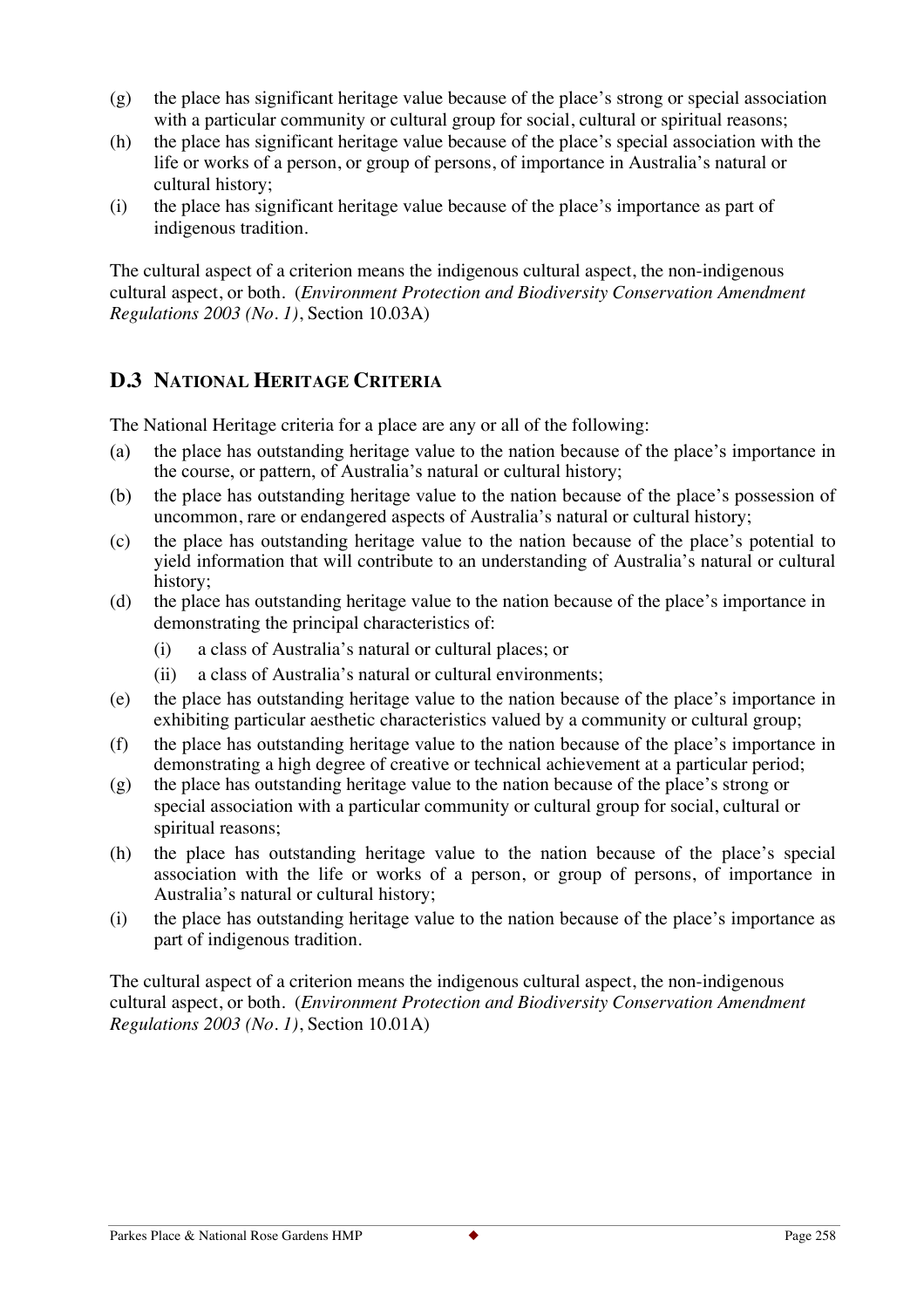# **APPENDIX E: KEY EXTRACTS FROM THE NATIONAL CAPITAL PLAN**

The following extracts have been taken from the *National Capital Plan* (NCA 2002a).

≪

# **Part One**

# **1. The Central National Area**

…

# **1.1.2 Principles for the Parliamentary Zone and its Setting**

- (1) Canberra's role as Australia's National Capital is of continuing and paramount importance. National functions, organisations and activities are actively encouraged to locate in Canberra. They should be housed and located in prominent positions where they serve, individually and collectively, as effective symbols of the Nation and its Capital.
- (2) Opportunities should be taken progressively to enhance the international role of Canberra as Australia's National Capital. Diplomatic representation, the establishment in Canberra of international organisations, and the holding of international events in Canberra are all encouraged as means of enhancing the National Capital's international role.
- (3) The planning and development of the National Capital will seek to respect and enhance the main principles of Walter Burley Griffin's formally adopted plan for Canberra.
- (4) The Parliamentary Zone and its setting remain the heart of the National Capital. In this area, priority will be given to the development of buildings and associated structures which have activities and functions that symbolise the Capital and through it the nation. Other developments in the area should be sited and designed to support the prominence of these national functions and reinforce the character of the area.
- (5) Planning and development of the Territory beyond the Parliamentary Zone and its setting should enhance the national significance of both Canberra and the Territory.

# **1.1.3 Policies for the Parliamentary Zone and its Setting**

- (a) Major national functions and activities that are closely connected with workings of Parliament or are of major national significance should be located in or adjacent to the National Triangle formed by Commonwealth, Kings and Constitution Avenues, to provide a strong physical and functional structure which symbolises the role of Canberra as the National Capital.
- (b) The preferred uses in the Parliamentary Zone are those that arise from its role as the physical manifestation of Australian democratic government and as the home of the nation's most important cultural and judicial institutions and symbols. The highest standards of architecture will be sought for buildings located in the Parliamentary Zone.
- (c) Diplomatic activities should be established in places which are prestigious, have good access to Parliament House and other designated diplomatic precincts, and meet security requirements. They should be planned and designed to establish a distinct character and setting for each area reflecting their national and international significance.
- (d) National and international associations and institutions will be encouraged to locate in Canberra, and whenever practicable the District of Canberra Central will be the preferred location for them.

…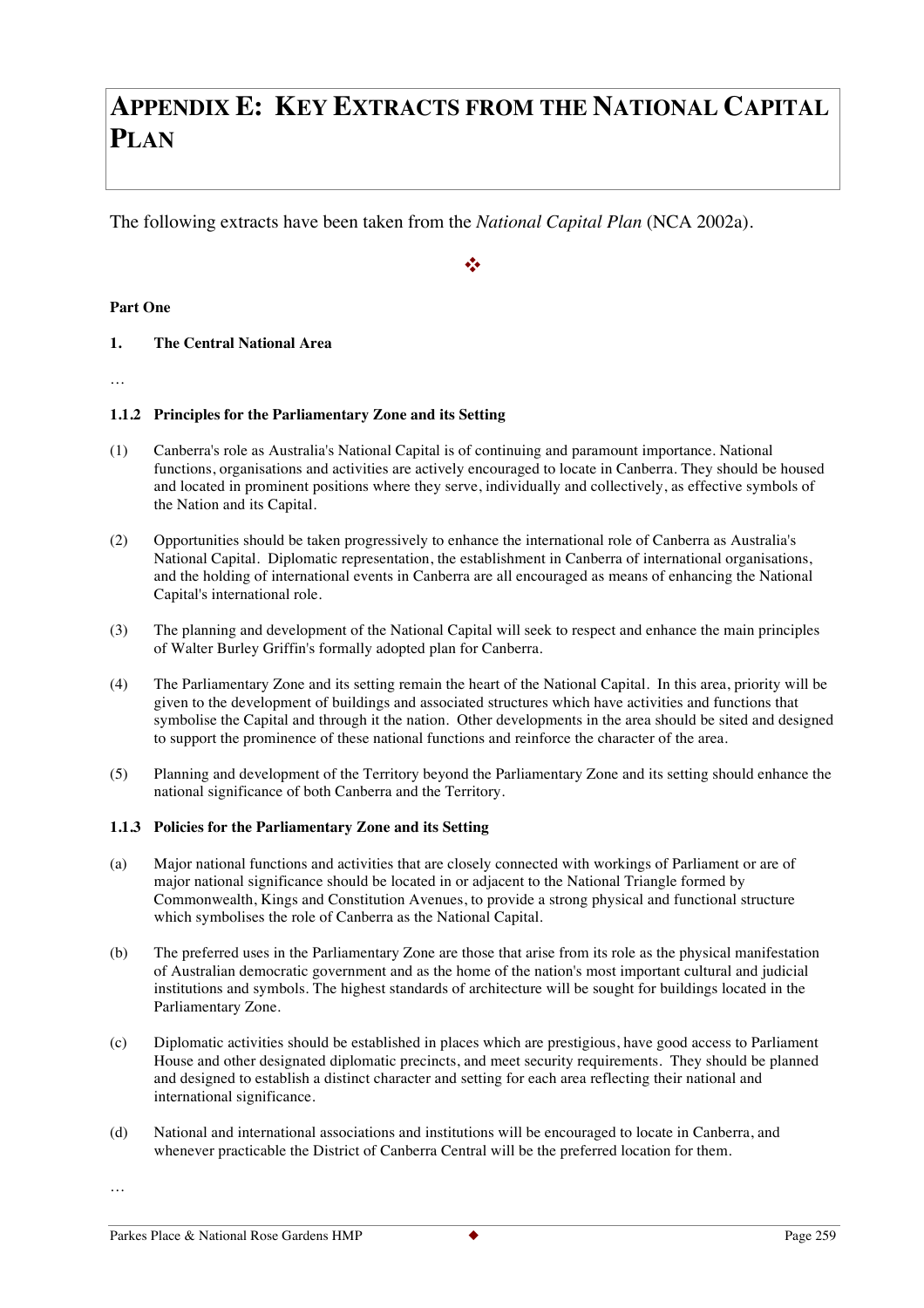# **1.4 Detailed Conditions of Planning, Design and Development**

The following apply to the Central National Area:

- (i) In the Parliamentary Zone (the area bounded by the southern edge of Lake Burley Griffin, Kings Avenue, State Circle and Commonwealth Avenue)
	- (a) land uses will comprise:
		- Parliamentary Uses and National Capital Uses, including national legislative, judicial and executive functions, and Commonwealth cultural institutions
		- such other uses, including a limited range of commercial uses and tourism facilities, as may be approved by Parliament, which will complement and enhance the function and character of the Area.
	- (b) development shall be guided by the principles, policies and Indicative Development Plan for the Parliamentary Zone set out in the Master Plan for the Parliamentary Zone at Appendix T.6.
- (ii) Other parts of the Designated Area will be used in accordance with detailed conditions of planning, design and development shown at Figures 5-17 and, where applicable, to the provisions of a Master Plan set out in Appendix T.
- (iii) Land uses will relate primarily to national functions. This should not, however, preclude the establishment of appropriate ACT Government functions, suitably located.
- (iv) Consideration of commercial uses in those parts of the Designated Area that lie in the City Division will have regard to the planning effects on Civic Centre as well as on the Central National Area.
- (v) Special consideration will be given to community, cultural, residential, tourism, entertainment and leisure uses which complement and enhance the function and character of the Designated Area.
- (vi) Traffic capacity and traffic arrangements on major routes in the Designated Area will be planned to ensure safe and dignified access for all ceremonial occasions, and for residents, staff, tourists and visitors.
- (vii) The transport system within the Designated Area will be planned and managed for volumes of traffic and parking consistent with the significance and use of the Area. Transport infrastructure should foster the use of transport systems which minimise adverse effects from vehicular traffic.
- (viii) The urban design of the Area is to achieve an integrated design of the highest quality by managing building height and bulk, and by encouraging building forms and layouts on consistent building alignments which enhance the structure of Griffin's plan.
- (ix) New development should seek to respect the design and character of adjacent buildings in terms of scale, colour, materials, massing and frontage alignment.
- (x) Individual development proposals will be assessed on their merits in respect to sunlight penetration, amenity, pedestrian and vehicle access. No buildings taller than RL 617m will be permitted in the Designated Area, but the general building height will be 3-4 storeys except where the Authority determines otherwise.
- (xi) Buildings in the Area must show an appropriate quality of architectural design consistent with their location in this area of special national concern.
- (xii) Direct access to and from major roads will be permitted where practicable and not inconsistent with traffic safety requirements. The design and maintenance of all roadways and parking areas, including their associated landscaping, signs and lighting, will be of a consistently high quality.
- (xiii) Commonwealth, Kings and Constitution Avenues, the avenues connecting the nodal points of the National Triangle, are of critical significance in delineating the geometric form of Griffin's plan. They are not only the primary movement routes, but they are powerful generators of structure and urban form. Their formal expression is paramount and is to be achieved by strong avenue planting, consistent road design, special lighting and detailing. Building heights and setbacks will be planned to ensure consistency and continuity.
- (xiv) Landscaping is to enhance the visual setting of the Designated Area and integrate the buildings with their landscape setting. This will be carried out in accordance with a landscape master plan to be prepared by the Authority which particularly emphasises the following landscape themes:
	- the formal and consistent landscaping of main avenues and mall spaces
	- the combination of formal and informal landscaping which occurs around the lake edge and is the setting for Parliament House and its adjacent areas.
- (xv) Residential blocks shall not be subdivided for separate occupation.
- (xvi) As soon as practicable after this Plan comes into operation, building, road and landscape maintenance is to conform with Management Plans prepared by the Authority in consultation with the Department of Arts, Sport, Environment, Tourism and Territories and the ACT Government, which will consider traffic and parking operations, temporary uses and ceremonial events. The Management Plans will also establish levels of maintenance for land, water and infrastructure appropriate to the principles and policies for the Area and shall take into account the Technical and Management Guidelines for Lake Burley Griffin at Appendix J.
- (xvii) Any proposal to subdivide land within the Central National Area will require the approval of the Authority.

…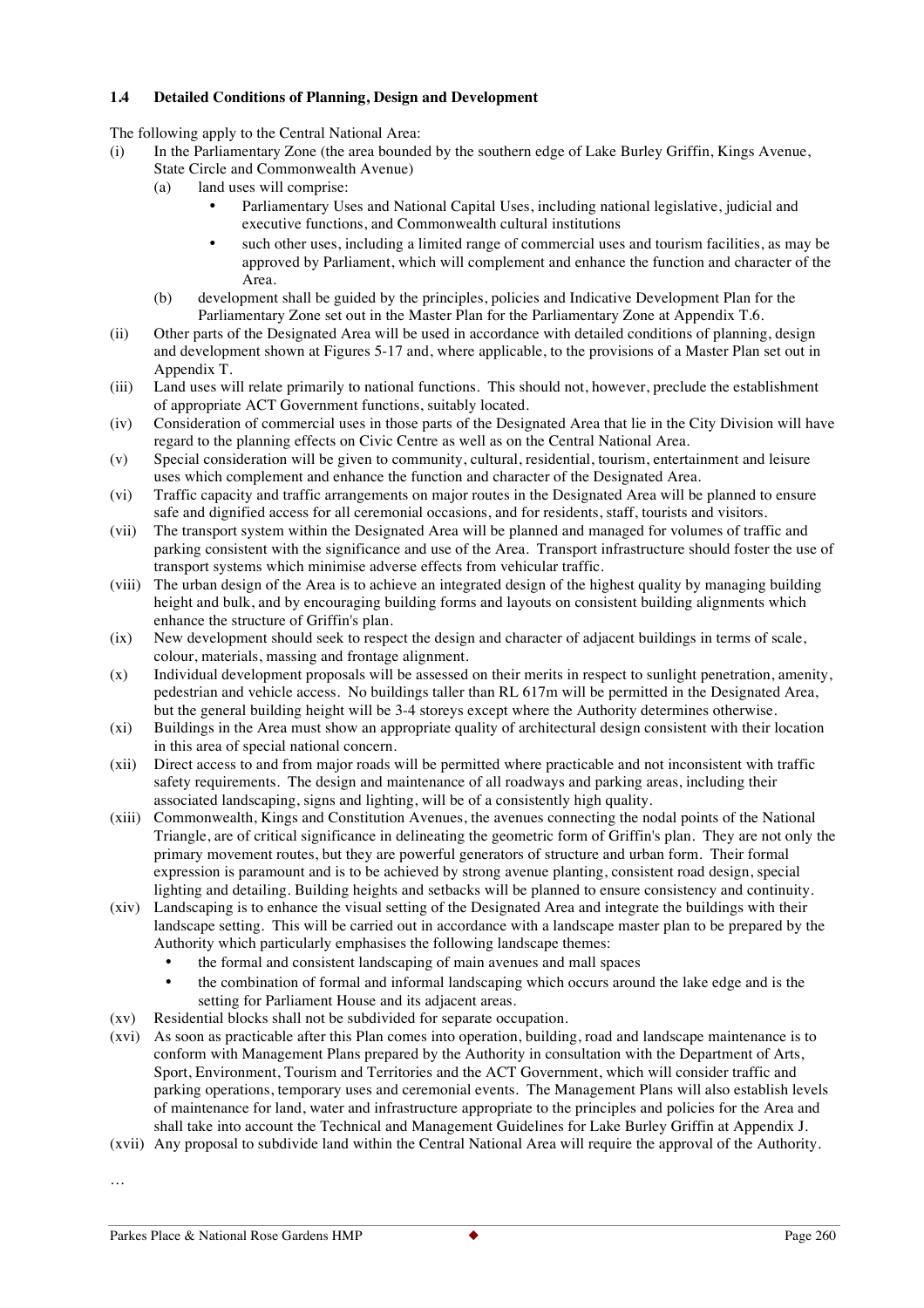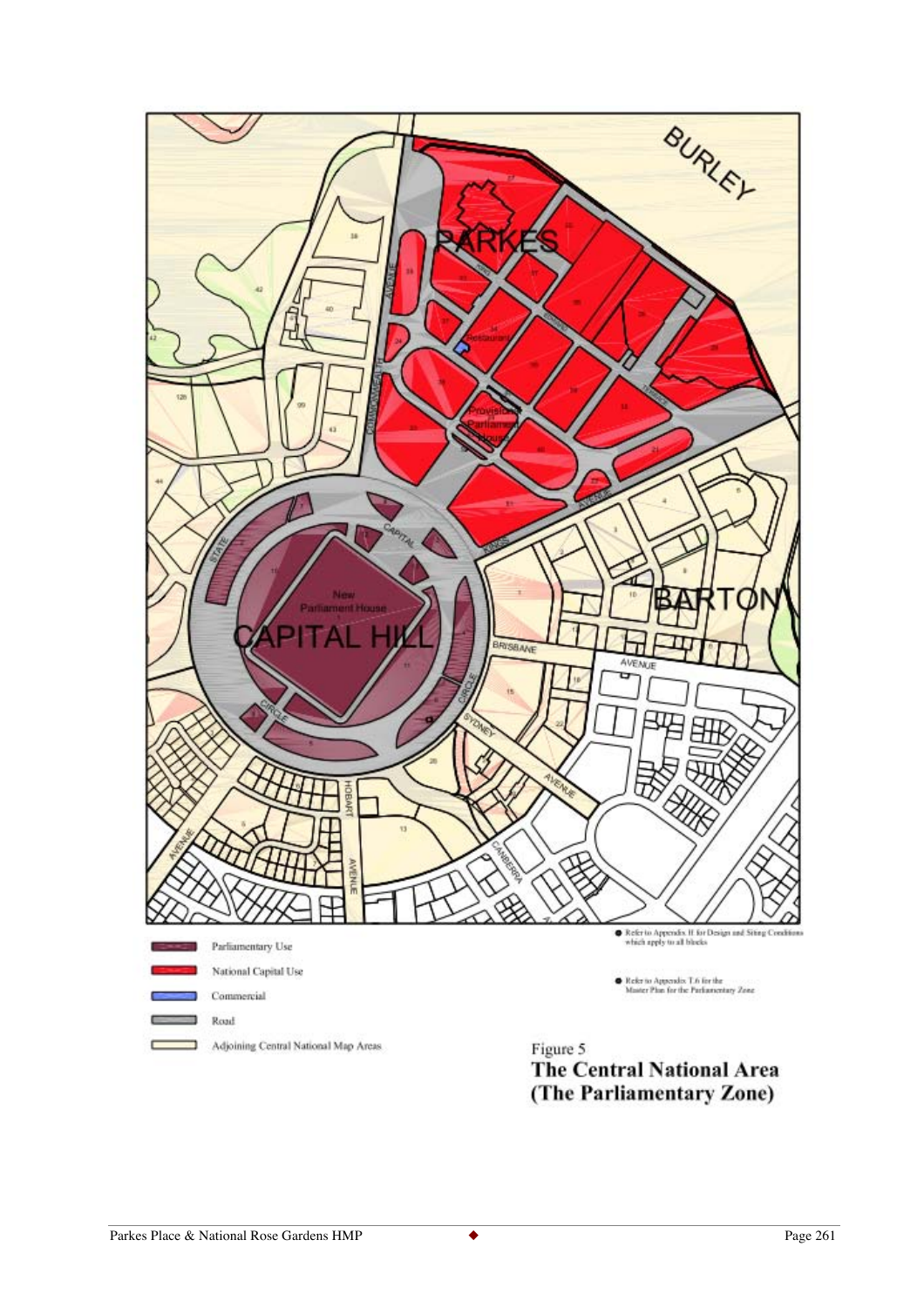# **10.2 Principle for Heritage**

The Territory's natural and cultural heritage should be identified, preserved, protected and conserved in accordance with internationally accepted principles, and in order to enhance the character of Canberra and the Territory as the National Capital.

# **10.3 Policies for Heritage**

- (a) Planning and development should give due protection to any natural or cultural heritage place in the ACT included on the Register of the National Estate and/or heritage register of the ACT Government.
- (b) Within Designated Areas the Authority will require Conservation Plans for listed heritage places. The Conservation Plans for cultural heritage sites will follow the principles of the Australia ICOMOS Guidelines for the Conservation of Places of Cultural Significance (Burra Charter).
- (c) Planning policies and the applicable development conditions should conform with the requirements of any such Conservation Plan.

…

…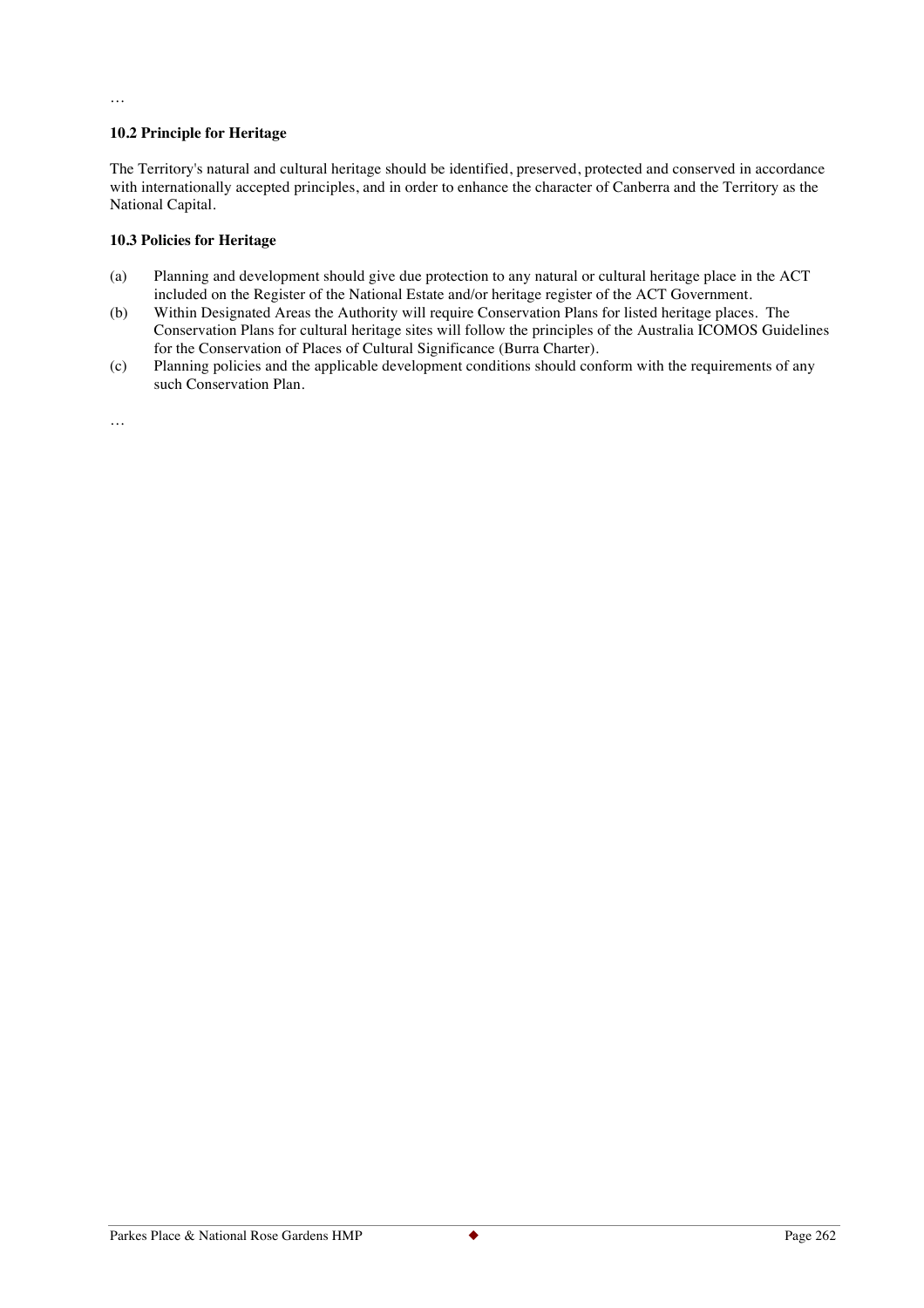# **Appendix T.6**

# **Master Plan for the Parliamentary Zone**

#### **Preamble**

The Walter Burley Griffin Plan for Canberra was structured on two organising lines – the Land Axis and the Water Axis – and on the great triangle, aligned on the mountains, which created the basic circulation system connecting the government centre south of the lake to urban centres north of the lake. Griffin's plan for Canberra symbolised democracy and was designed to reflect the values of an emerging nation.

In 1998 the Commonwealth Government announced that the National Capital Authority would undertake a strategic review of the Parliamentary Zone and initiate the development of a master plan for that area.

The review of the Zone, as a focal point in the Griffin plan, was aimed at refreshing and promulgating the historical visions for the Zone. The review also focused on finding an innovative and practical means of translating a new vision into reality.

The Authority carried out the Review with the assistance of a Parliamentary Zone Advisory Panel. The Panel was required to advise on the review process and on the future management of the Zone. The work was completed by the Authority and published in 2000 as *The Parliamentary Zone Review Outcomes*. Amendment of the National Capital Plan will give a statutory basis to the policy outcomes of the Review.

Key results from the *Outcomes* report are incorporated in the master plan as the first step towards a contemporary formal Commonwealth Government statement about the physical, and cultural development and management of the centrepiece of the National Capital.

This master plan is intended to guide decisions relating to development, cultural and physical planning and management within the Parliamentary Zone. It is intended to be a 'living' document and, where necessary, subject to successive amendment and further studies as the key outcomes are implemented incrementally.

In its present form, this master plan comprises:

- A statement of principles;
- A statement of objectives and intentions;
- Statements of policy relating to the formation of campuses, land use and development, roads and traffic, pedestrian pathways, orientation and interpretation and tree planting; and
- An indicative development plan.

This master plan should be read in conjunction with relevant principles and policies set out elsewhere in this Plan (refer particularly to 1.1 of the Plan) and with relevant Conservation Master Plans.

#### **Statement of Principles**

The Parliamentary Zone will be given meaning as *the place of the people,* accessible to all Australians so that they can more fully understand and appreciate the collective experience and rich diversity of this country.

To do this, *the place of the people* must reflect:

- The political and cultural role of Australia's Capital;
- Federation and Australian democracy;
- The achievements of individual Australians in all areas of endeavour;
- The diversity of Australia, its peoples, natural environments, cultures and heritage; and
- The unique qualities of Australian creativity and craftsmanship.

# *The place of the people* must have:

- A sense of scale, dignity and openness;
- A cohesive and comprehensible layout;
- A large forum for public ceremony and debate;
- Intimate, enjoyable spaces for individuals and groups;
- A dynamic program of national, state and regional events; and
- Public facilities that are accessible and affordable.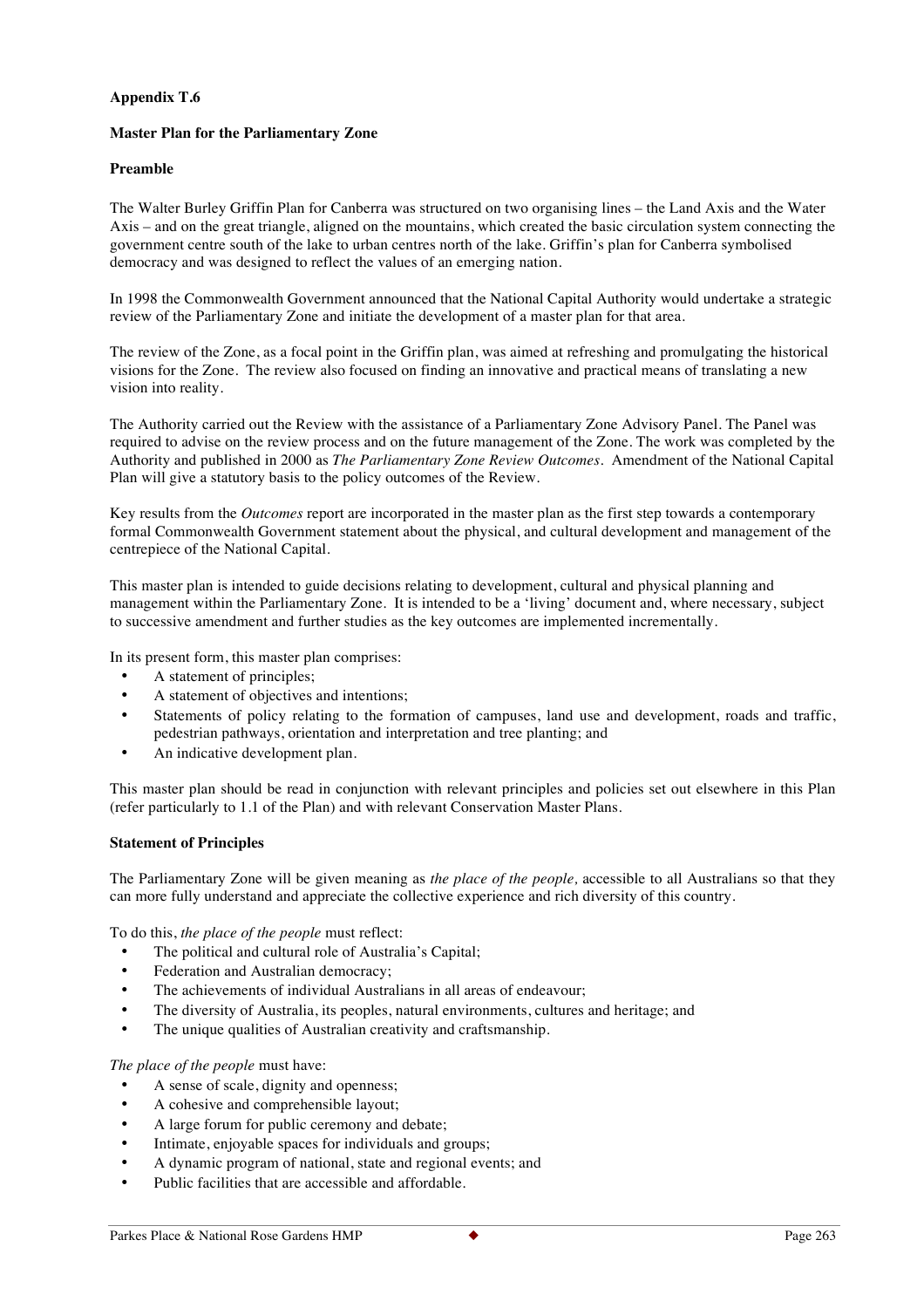# **Statement of Objectives and Intentions**

To realise the Parliamentary Zone as the place of the people it will be important to:

- balance politics and culture;
- welcome people;
- celebrate Australian history and society;
- represent Australian excellence;
- emphasise the importance of the public realm;<br>• make access easy and open:
- make access easy and open;
- reinforce the integrity of the visual structure;
- strengthen the relationship between buildings and landscape;
- create a variety of urban spaces; and
- establish comprehensive design management polices for the future.

For each of these objectives, stated intentions that will guide all developmental and cultural and physical planning and management are as follows:

| <i><b>Objective</b></i>                            | <i><u><b>Intention</b></u></i>                                                                                                                                                                                                                                                                                                                                                                                                                                                                                                         |
|----------------------------------------------------|----------------------------------------------------------------------------------------------------------------------------------------------------------------------------------------------------------------------------------------------------------------------------------------------------------------------------------------------------------------------------------------------------------------------------------------------------------------------------------------------------------------------------------------|
| <b>Balance</b> politics and<br>culture             | locate national cultural institutions and key government agencies in the<br>place of the people<br>facilitate the staging of cultural and political events, activities and<br>$\bullet$                                                                                                                                                                                                                                                                                                                                                |
|                                                    | ceremonies<br>provide opportunities to recognise Australian endeavour<br>$\bullet$                                                                                                                                                                                                                                                                                                                                                                                                                                                     |
| Welcome people                                     | encourage the diverse population of Australia to visit<br>٠<br>provide spaces that are pleasant and sheltered<br>$\bullet$<br>improve the level of amenity and engender vitality (cafes, events, picnic<br>spaces, etc)<br>$\bullet$<br>establish a program of appropriate events and activities in quality venues<br>provide visitor-friendly public transport and car parking<br>$\bullet$<br>discourage through-traffic and encourage pedestrians and cyclists<br>$\bullet$<br>make it easy for people to find their destination    |
| Celebrate Australian<br>history and society        | create ceremonial and community events that reflect our nation's history,<br>spirit and aspirations<br>recognise the rich history and contribution of the Indigenous Australian<br>٠<br>people and of our multicultural society<br>provide opportunities for people to interpret the role of government, the<br>history of our nation and Australian achievement<br>foster a sense of affinity and attachment to the National Capital<br>$\bullet$<br>conserve the unique heritage of the Parliamentary Zone for future<br>generations |
| Represent Australian<br>excellence                 | encourage the exemplary use of Australian innovation, creativity and<br>diversity<br>use Australian materials and craftsmanship<br>٠<br>demonstrate sustainable management practices<br>$\bullet$<br>adopt best practice design and building procurement<br>$\bullet$                                                                                                                                                                                                                                                                  |
| Emphasise the<br>importance of the public<br>realm | encourage pedestrian activity<br>$\bullet$<br>improve the amenity of the open spaces<br>٠<br>establish a variety of public spaces that will support a range of activities<br>$\bullet$<br>establish a hierarchy of public spaces with the Land Axis as the principal<br>space<br>create a major focus for public representation<br>provide good signage and interpretative systems                                                                                                                                                     |
| Make access easy and                               |                                                                                                                                                                                                                                                                                                                                                                                                                                                                                                                                        |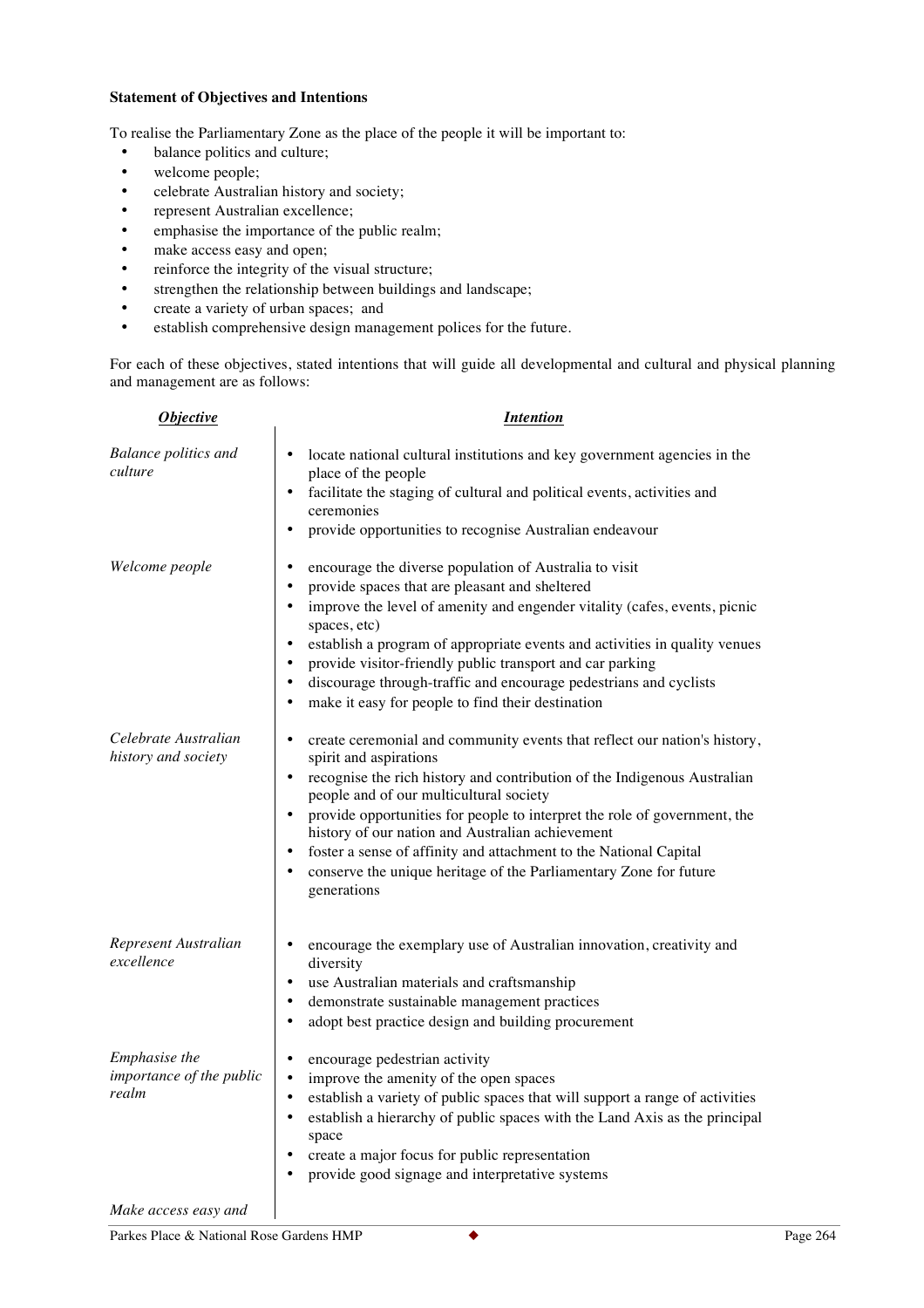| open                                                                   | provide a comprehensive system of paths, cycleways and roads<br>make public spaces safe<br>ensure that design is barrier free<br>improve public transport<br>locate car parks where they are central, safe and secure<br>establish well signed, convenient routes to major destinations<br>٠<br>clearly identify the front entries to buildings                                                                                                                                                                                      |
|------------------------------------------------------------------------|--------------------------------------------------------------------------------------------------------------------------------------------------------------------------------------------------------------------------------------------------------------------------------------------------------------------------------------------------------------------------------------------------------------------------------------------------------------------------------------------------------------------------------------|
| Reinforce the integrity of<br>the visual structure                     | maintain the integrity and prominence of the Land Axis<br>٠<br>symbolically recognise the intersection of the Land Axis and Water Axis<br>٠<br>emphasise Commonwealth and Kings Avenues as landscape edges<br>$\bullet$<br>align buildings normal to the Land Axis and Water Axis and to Griffin's<br>proposed terraces<br>enhance the existing character and quality of the landscape<br>use lighting to emphasise the organisational structure, buildings and other<br>special features<br>plant trees to reflect seasonal changes |
| Strengthen the<br>relationship between<br>buildings and landscape      | provide ordered settings and relate buildings of similar functions, using the<br>٠<br>existing buildings as the focus<br>locate a central court for each development group<br>٠<br>provide clear address and identity for all buildings from the central court<br>$\bullet$<br>align buildings normal to the Land Axis and Water Axis<br>establish vistas from the Land Axis to the central development courts<br>٠<br>enhance seasonal, day and night landscape settings for buildings<br>٠                                         |
| Create a variety of<br>urban spaces                                    | establish a sequence of spaces that range from the Land Axis to the<br>٠<br>development courts<br>provide a major focus for public representation and gatherings of national<br>$\bullet$<br>interest<br>create spaces that will support vibrant activities of discovery and others for<br>$\bullet$<br>reflection or quiet enjoyment<br>link buildings and places with a legible road and pathway network<br>٠                                                                                                                      |
| Establish comprehensive<br>design management<br>polices for the future | • reserve sites for new buildings<br>plan for a mix of appropriate future functions and land uses<br>establish a viable financial framework for development and management<br>provide a defined role for private capital, patronage and sponsorship<br>develop sustainable environmental management practices<br>conserve the unique heritage of the Parliamentary Zone for future<br>generations                                                                                                                                    |

#### **Statements of Policy**

#### *Formation of Campuses*

Identifiable precincts, or campuses, should be created to provide a sensible and flexible rationale for the location of new buildings, public spaces, commemorative works and even some events.

Essentially, the policy is to use the existing buildings as 'anchors' for new development that has a compatible function. For example, a new government agency could be sited adjacent to either the John Gorton or Treasury buildings, while a new visual arts building could be located near the National Gallery of Australia. Similarly, any planned extensions to Parliament would be ideally placed on what was Camp Hill between the Old and New Houses of Parliament.

While the existing buildings will determine the character of the functions and uses for each campus, a court, plaza or garden should provide the focus to their layout. Each building in the campus, existing and new, should have a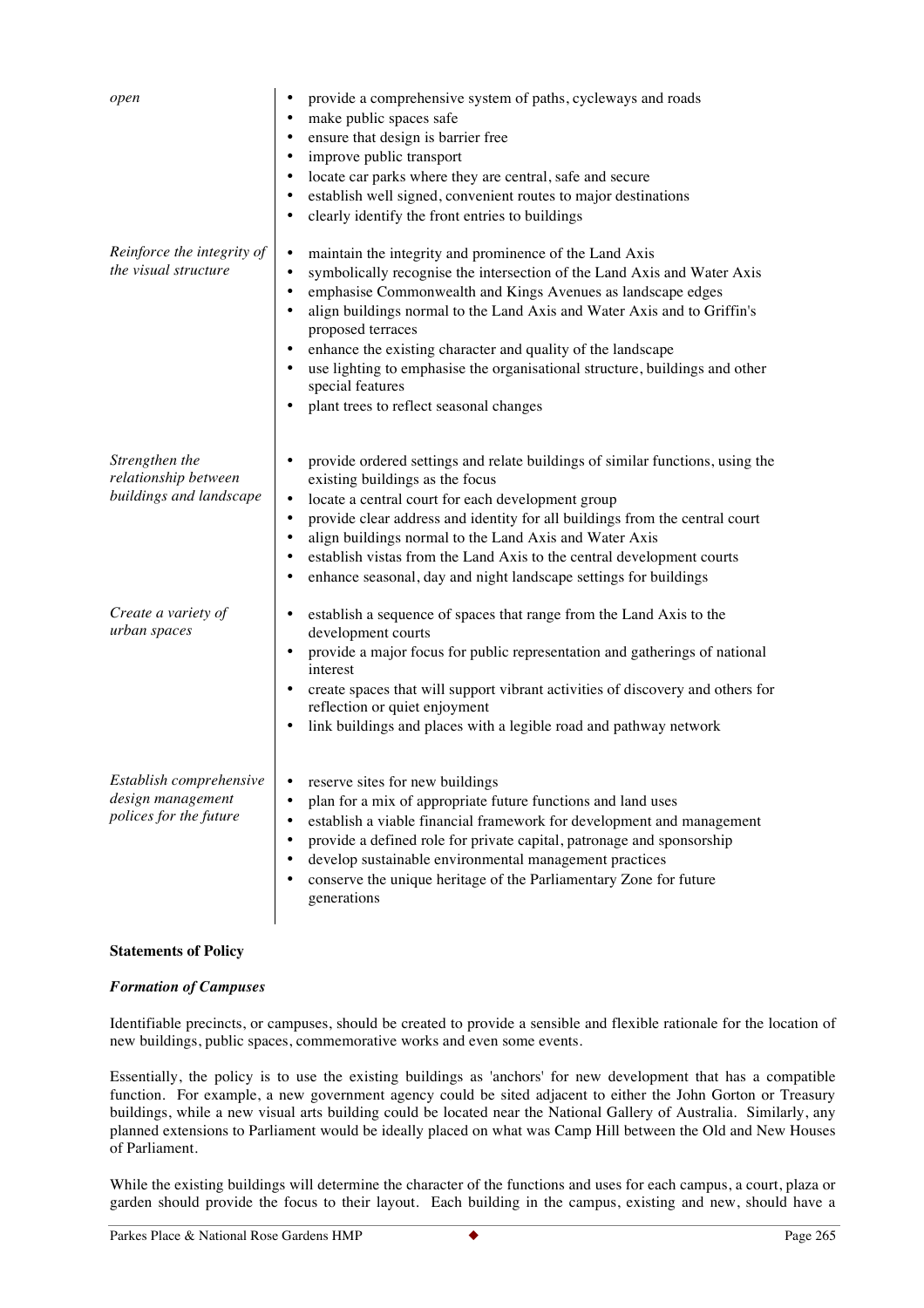pedestrian entry fronting the court, and the courts themselves should be developed so that they encourage people to use them for informal lunch time sports, or for celebrations or perhaps protests.

The existing buildings will also influence the architectural and landscape character for each of the campuses. Urban design guidelines addressing aspects such as form, materials, scale and footprint should ensure that successive development contributes to the integrity of the campus. Gradually this will break the Zone into distinguishable precincts, which in turn will make the Zone more visitor-friendly.

To ensure that people can move easily between the campuses, the campuses will be connected by paths and vistas created from one central court to the other. To ensure that people can orientate themselves in the Zone, view corridors from the courts to the Lake or Parliament House will also be established.

Five campuses are to be formed in the Zone, with Parliament House as a sixth, as follows:

- 'Parliamentary Executive' campus, centred on Old Parliament House;
- 'Treasury' campus around that building;
- 'John Gorton' campus around that building;
- 'Humanities and Science' campus, built around the National Library of Australia and the National Science and Technology Centre; and
- 'Arts and Civic' campus built around the National Gallery of Australia and the High Court of Australia.

# *Land Use and Development*

For the place of the people to remain relevant, a balance should be maintained between the working political functions of the seat of Government and the national cultural institutions. Major shifts in this balance would make the Parliamentary Zone into either a theme park of attractions, or an office environment devoid of people outside of working hours.

Permissible land uses include parliamentary uses, appropriate National Capital uses and other uses that enhance the function and character of the area. This can include limited commercial and tourism facilities that support the objectives for the Zone.

In recognition of an anticipated 50-year timeframe for future developments including buildings, landscapes and associated works, a number of sites within the Zone should be reserved for future use in four main categories:

- Seat of Government Commonwealth Parliament of Australia;
- Seat of Government Agencies of the Commonwealth of Australia;
- National (cultural) institutions; and
- Facilities and amenities for the public.

In the event that Parliament House needs to expand to accommodate growth in its working population, expansion should be directed into the two existing car parks located either side of Federation Mall between East Block and West Block. Buildings should be three storeys in addition to multi-level basement car parking.

Future growth of government agency functions should be directed into the campuses located around the Treasury and John Gorton buildings. Because they are near the centre of the Zone and house large worker populations, these two campuses should also be the locations for low-scale structured car parks. The car parks may additionally house future shuttle bus services, as well as limited retail amenities such as dry cleaners, newsagents and flower shops.

Any future expansion of the National Gallery of Australia and the National Archives of Australia should occur on sites adjacent to the present locations of these national institutions.

Any long-term requirements for new cultural institutions should also be accommodated in the proposed campuses. There are ample new building sites (many currently used for surface parking) associated with the Arts and Civic campus and the Humanities and Science campus.

The site to the west of the Land Axis and north of Enid Lyons Street (currently an informal car park) is a high profile site. The site should be reserved for a significant national building and/or a significant national place of special status and interest. [Amended by Amendment 54]

King Edward Terrace should develop a 'mainstream character' over time with intersection changes, additional pedestrian crossings, broader paths and more consistent avenue planting. To reinforce this character, concessions and convenient services for the public should be provided along the Terrace.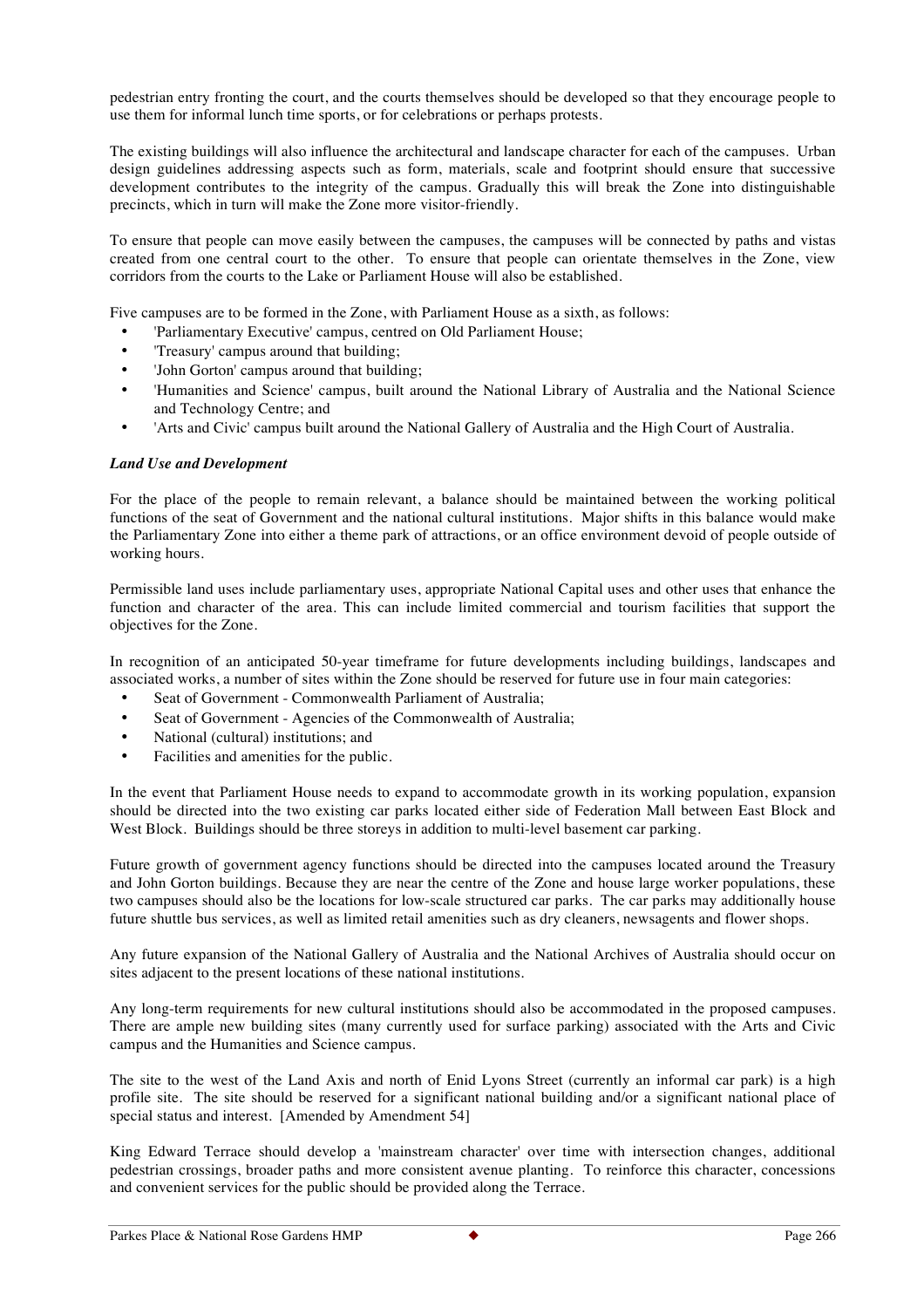Finally, the new focus of public activities in the place of the people – the area adjoining the south side of Parkes Place on the lake edge, and centred on the land axis, should provide amenities and facilities such as restaurants, coffee shops, and exhibitions for the public.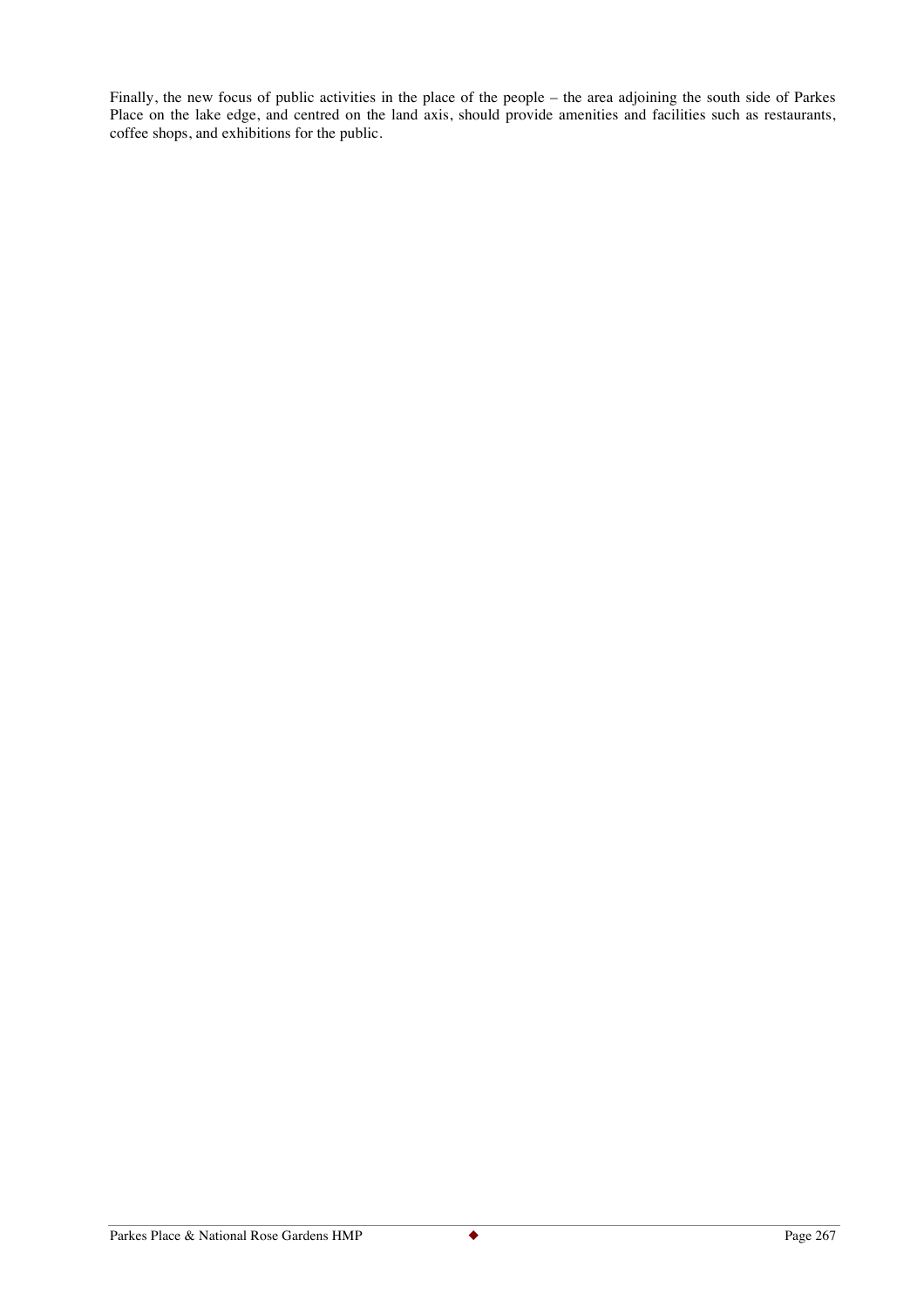# *Roads and Traffic*

Traffic is an important issue in the Parliamentary Zone. Commonwealth and Kings Avenues are major traffic routes connecting the north and south of Canberra and both carry large volumes of peak hour traffic. More importantly, commuters travelling to and from Civic, Barton and Fyshwick use the east-west roads that go through the Zone, i.e. King Edward, King George and Queen Victoria Terraces.

A disproportionate amount of through-traffic uses King Edward Terrace and as a consequence there are a number of traffic and pedestrian safety problems. These problems include the speed at which traffic moves along King Edward Terrace, the proximity of a number of intersections, the lack of pedestrian crossing points, and poor visibility at intersections and at existing pedestrian crossings. The mix between cars and the large number of commercial vehicles, especially trucks, which use King Edward Terrace, heightens these problems.

To assist in ameliorating some of the traffic problems, a number of improvements to the road layout and design should be introduced progressively. These include:

- Establishing a legible hierarchy in the roads by giving each a different character, drawn from variables such as the road surface and width, avenue planting and directional signage. In this way Commonwealth and Kings Avenues will be distinguished as the primary access roads, King Edward and King George Terraces as secondary address roads and Parkes Place, Queen Victoria Terrace and Federation Mall as the tertiary distributors. The lanes within the campuses that lead to building entries or to car parks should be developed as shared zones for pedestrians and cars;
- Changing King Edward Terrace from a thoroughfare to a main street. This can be achieved by creating 'T' intersections and traffic lights at its junctions with Commonwealth and Kings Avenues, by rationalising the number of entry points to the campuses and by adding pedestrian crossing points to provide continuity in the path system. With the exception of service vehicles and tourist coaches, a load limit should also be considered as a traffic calming and safety measure; and
- Removing Bowen Place, Flynn Place, and the straight sections of Langton Crescent and Dorothy Tangney Place. These roads were built to a large scale in the expectation that Parliament House would be built on the lakeshore rather than on Capital Hill. Their removal is possible if 'T' intersections are made at the intersections of King Edward Terrace, Commonwealth and Kings Avenues.

#### *Pedestrian Pathways*

Direct, sheltered paths connecting major destinations will substantially improve the public realm of the Parliamentary Zone. Encouraging people to leave their cars in one destination and to explore the attractions of the Zone as pedestrians will add to the vibrancy and life of the place of the people.

A legible and consistent path system, connecting all the parts of the place of the people, will be gradually introduced progressively.

The first paths to be installed should be in the northern part of the Zone, linking King Edward Terrace and the lake. Linking with the pathways that now terminate at the northern edge of Parkes Place, the new paths should run down each side of the open space that forms the Land Axis to the lake. Pedestrian crossings are to be provided on King Edward Terrace along these paths at appropriate points to afford a safe pedestrian environment.

In the vicinity of Old Parliament House, the existing perimeter roads should be upgraded through the use of extended paving to enhance pedestrian movement but in a manner that has regard to the conservation values of the historic setting of the building and still capable of meeting the functional requirements of the building. This would give the building an appropriate, dignified setting and create a generous new pedestrian environment where currently only narrow footpaths and roads exist. To further connect Old Parliament House with the other parts of the Zone, some form of secondary entry should be created at the rear of the building facing Parliament House.

In association with the paths, cycle access for both commuter and recreational cyclists will be provided. The cycleway network should be linked to the existing system, encouraging access and especially cycling around the lake. All major attractions should be similarly connected, and secure facilities for cycle storage should be installed at these locations.

#### *Orientation and Interpretation*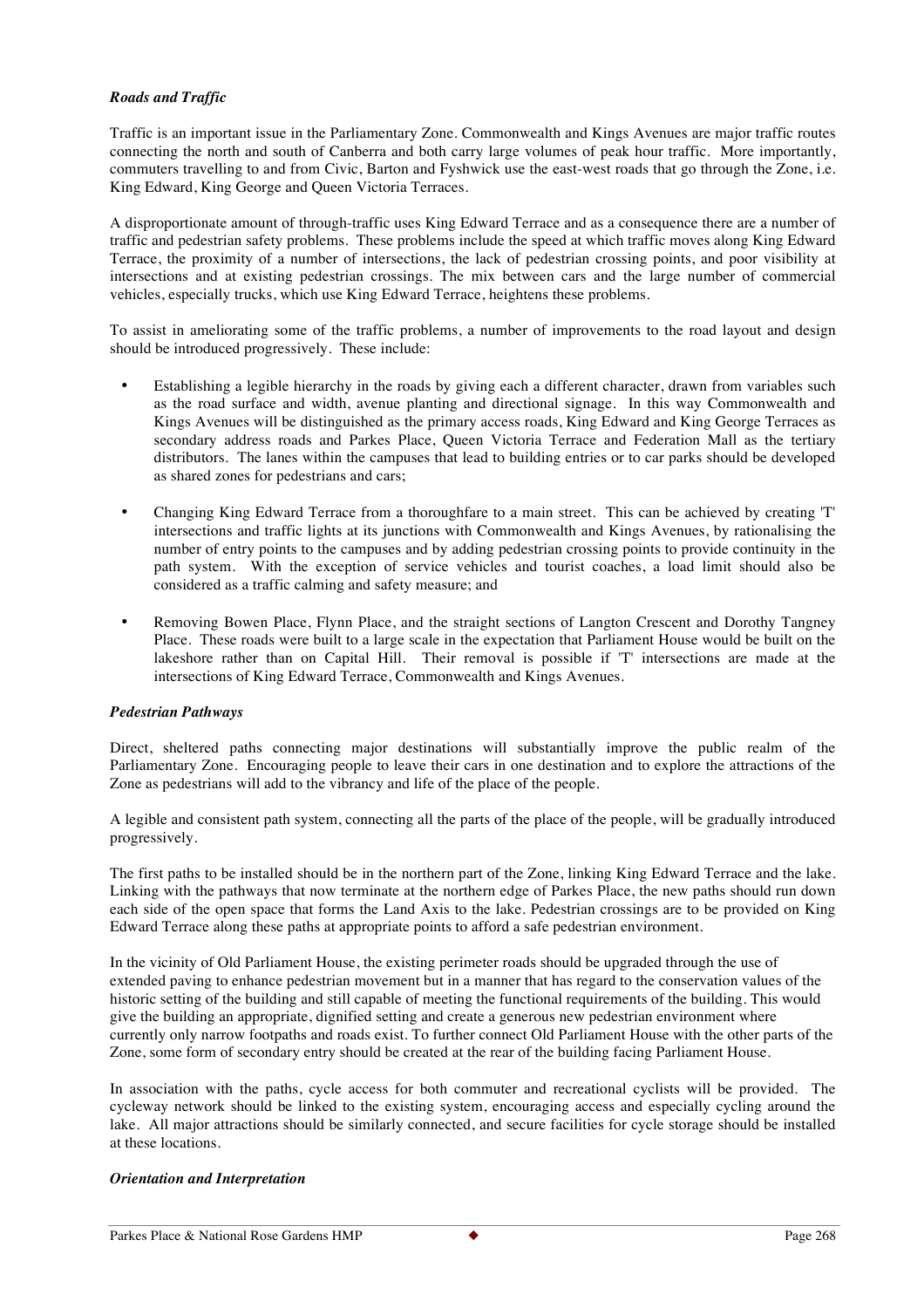Good orientation and interpretation will help to create a positive first impression and an enjoyable experience for people visiting the place of the people and assist their understanding about the National Capital.

A hierarchical signage system that would assist people in finding their way around the Parliamentary Zone and reinforce it as a special area is to be produced. The system should include:

- identification signs that relate to street entrances of the key national institutions and public places;
- secondary signs that relate to the public entrances of the buildings;
- directional signs for traffic and pedestrians to indicate the routes to buildings and other destinations;
- information signs on services for pedestrians and tourists; and
- interpretative signs providing information about places, events and venues.

This system should ensure continuity in the form of the sign, consistency in message content and easy updating and extension.

Interpretative signs are to be included at commemorative and dedication points and at the entrances to gardens, places and venues. These signs should provide brief notes on the historical background, cultural significance and importance of these places.

# *Tree Planting*

Tree planting is fundamental to the enduring design concept of Canberra and to the character and structure of the place of the people. It is the formal tree planting that reflects the ground pattern of roads and formal spaces and establishes their character and beauty. New planting should be introduced and existing planting strengthened and conserved to attract native birdlife and create shelter, scale, interest and a special character to each of the campuses.

The Land Axis and Commonwealth and Kings Avenues are important elements in making the Parliamentary Zone legible. To maintain the definition of the geometry of the Zone, there must be a long-term strategy for the replacement of trees.

With its central location, length, width and the stark contrast between the turf and the eucalypts, the Land Axis has a powerful presence in the place of the people. Unfortunately the health and vigour of the trees along the Axis varies considerably and in some areas, especially toward the lake, trees are missing. Trees should be replaced and the planting extended where appropriate to preserve the visual strength of the Land Axis.

The tree planting on Commonwealth and Kings Avenues reflects different attitudes to avenue planting over the generations. There is an assortment of native, coniferous and deciduous species that requires rationalisation. The Chinese Elms (*Ulmus chinensis*) which were planted for quick effect are now compromising the growth of the English Elms (*Ulmus procera*). Their progressive removal should be continued. The original design intent of the avenue planting - to provide a backdrop of coniferous evergreen trees contrasting with the deciduous trees at the street edge - made the avenues legible in the broader landscape and distinctive throughout the seasons. A consistent approach to replacement tree planting should be undertaken to reinstate this intent.

There are other formal spaces that reflect Walter Burley Griffin's plan with its terracing, and the 1920s road layout. These spaces and streets, which include Parkes Place and Queen Victoria, King George and King Edward Terraces, create a series of important cross axes and lateral spaces. The trees that establish these spaces are a mixture of exotic evergreen and deciduous species.

A consistent approach to replacement planting should be adopted to conserve the clarity and character of these spaces. For example, red autumn foliage along the avenues, with accents of yellow at intersection points, will help to define special routes and places of interest. The brighter foliage of deciduous trees will also emphasise the major groupings of buildings and offer sun and shade control at various times of the year.

The East-West Promenade between the National Gallery of Australia and the National Library of Australia will create a major new lateral space. Here, tree planting should be used to identify this as a new cross axis mimicking the older tree planting of the avenues.